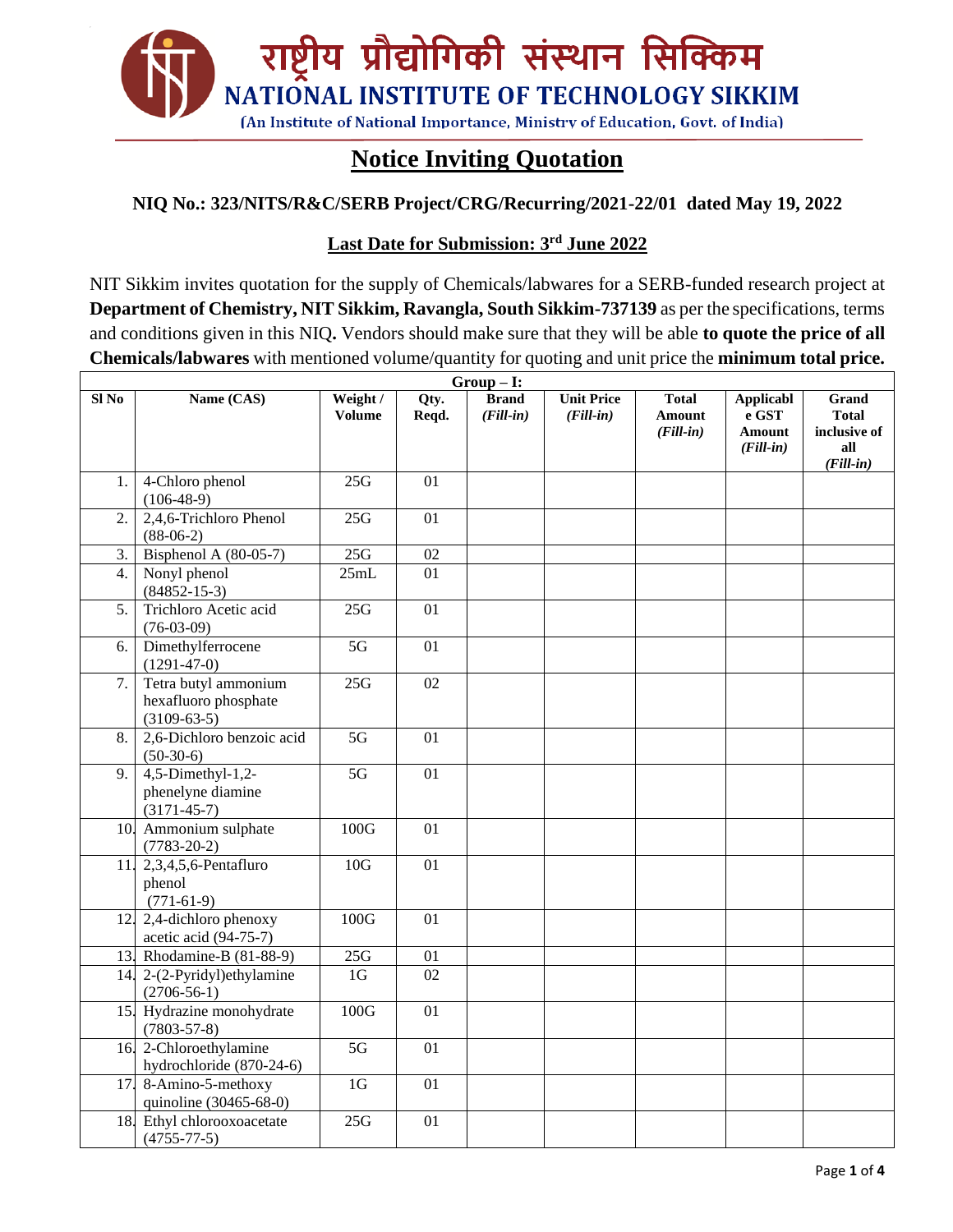# राष्ट्रीय प्रौद्योगिकी संस्थान सिक्किम NATIONAL INSTITUTE OF TECHNOLOGY SIKKIM (An Institute of National Importance, Ministry of Education, Govt. of India)

|                        | 19. Butyl lithium solution               | $100$ mL                 | 01 |  |  |  |  |  |  |  |  |
|------------------------|------------------------------------------|--------------------------|----|--|--|--|--|--|--|--|--|
|                        | $(109-72-8)$<br>Sodium methoxide         |                          |    |  |  |  |  |  |  |  |  |
| 20.                    | solution 0.5 M in 0.5 N                  | $100$ mL                 | 01 |  |  |  |  |  |  |  |  |
|                        | Methanol (124-41-4)                      |                          |    |  |  |  |  |  |  |  |  |
| 21.                    | Scandium(III) Triflate                   | 1 <sub>G</sub>           | 02 |  |  |  |  |  |  |  |  |
|                        | $(144026 - 79-9)$                        |                          |    |  |  |  |  |  |  |  |  |
| 22.                    | Molecular sieves, 4Å                     | 1Kg                      | 01 |  |  |  |  |  |  |  |  |
|                        | $(70955-01-0)$                           |                          |    |  |  |  |  |  |  |  |  |
| 23.                    | Sodium sulphate                          | 500 G                    | 01 |  |  |  |  |  |  |  |  |
|                        | anhydrous                                |                          |    |  |  |  |  |  |  |  |  |
|                        | $(7757 - 82 - 6)$                        |                          |    |  |  |  |  |  |  |  |  |
|                        | 24. Hydroquinone (123-31-9)              | 25G                      | 01 |  |  |  |  |  |  |  |  |
|                        | 25. Ammonium Cerium(IV)                  | 50G                      | 01 |  |  |  |  |  |  |  |  |
|                        | Nitrate (16774-21-3)                     |                          |    |  |  |  |  |  |  |  |  |
|                        | 26. Celite® 545 (68855-54-9)             | 1Kg                      | 01 |  |  |  |  |  |  |  |  |
|                        | 27. Glyoxal (107-22-2)                   | 5G                       | 01 |  |  |  |  |  |  |  |  |
|                        | 28. Methyl Iodide $(74-88-4)$            | $50 \mathrm{~mL}$        | 01 |  |  |  |  |  |  |  |  |
|                        | 29. 1,3-Dibromo propane                  | $50$ mL                  | 01 |  |  |  |  |  |  |  |  |
|                        | $(109-64-8)$                             |                          |    |  |  |  |  |  |  |  |  |
|                        | 30. Ethylenediamine                      | 5mL                      | 01 |  |  |  |  |  |  |  |  |
|                        | $(107-15-3)$                             |                          |    |  |  |  |  |  |  |  |  |
|                        | 31. 8-aminoquinoline                     | $\overline{5 \text{ G}}$ | 02 |  |  |  |  |  |  |  |  |
|                        | $(578-66-5)$                             |                          |    |  |  |  |  |  |  |  |  |
|                        | 32. $Di(2-pyridyl)$ ketone               | 5G                       | 01 |  |  |  |  |  |  |  |  |
|                        | $(19437 - 26 - 4)$                       |                          |    |  |  |  |  |  |  |  |  |
|                        |                                          | 5G                       |    |  |  |  |  |  |  |  |  |
|                        | 33. 2,6-Pyridinedicarbonyl<br>dichloride |                          | 01 |  |  |  |  |  |  |  |  |
|                        | $(3739-94-4)$                            |                          |    |  |  |  |  |  |  |  |  |
|                        | 34. 2-(2-Pyridyl)ethylamine              | 1 <sub>G</sub>           | 01 |  |  |  |  |  |  |  |  |
|                        | $(2706-56-1)$                            |                          |    |  |  |  |  |  |  |  |  |
|                        |                                          |                          |    |  |  |  |  |  |  |  |  |
|                        | 35. Dichloromethane (purity              | $2.5 L$                  | 01 |  |  |  |  |  |  |  |  |
|                        | 99.5% or more)                           |                          |    |  |  |  |  |  |  |  |  |
|                        | 36. Acetonitrile (purity 99.5%)          | $2.5 L$                  | 02 |  |  |  |  |  |  |  |  |
|                        | or more)                                 |                          |    |  |  |  |  |  |  |  |  |
|                        | 37 Acetone (purity 99.5% or              | $2.5 L$                  | 02 |  |  |  |  |  |  |  |  |
|                        | more)                                    |                          |    |  |  |  |  |  |  |  |  |
| 38.                    | n-Hexane (purity 99.5% or                | 2.5L                     | 02 |  |  |  |  |  |  |  |  |
|                        | more)                                    |                          |    |  |  |  |  |  |  |  |  |
| 39.                    | Dimethylformamide, extra                 | $\overline{2}50$ mL      | 04 |  |  |  |  |  |  |  |  |
|                        | pure                                     |                          |    |  |  |  |  |  |  |  |  |
| 40.                    | Gastight syringe, 10 mL                  | $\overline{a}$           | 01 |  |  |  |  |  |  |  |  |
|                        | (Hamilton or equivalent)                 |                          |    |  |  |  |  |  |  |  |  |
| 41                     | Heating mantle (500 mL)                  |                          | 01 |  |  |  |  |  |  |  |  |
| 42.                    | Micropipette, 1 mL                       |                          | 01 |  |  |  |  |  |  |  |  |
| (Tarson or equivalent) |                                          |                          |    |  |  |  |  |  |  |  |  |
|                        | Only)                                    |                          |    |  |  |  |  |  |  |  |  |

**Note 1: Chemicals from reputed brands such as SigmaAldrich, AlfaAesar, Fluka, Merck, TCI Chemicals, Spectrochem, Ranchem, SRL, Loba, Sd Fine, Avra, etc., will be considered for evaluation and the Institute's decision in this regard will be final and binding to all.**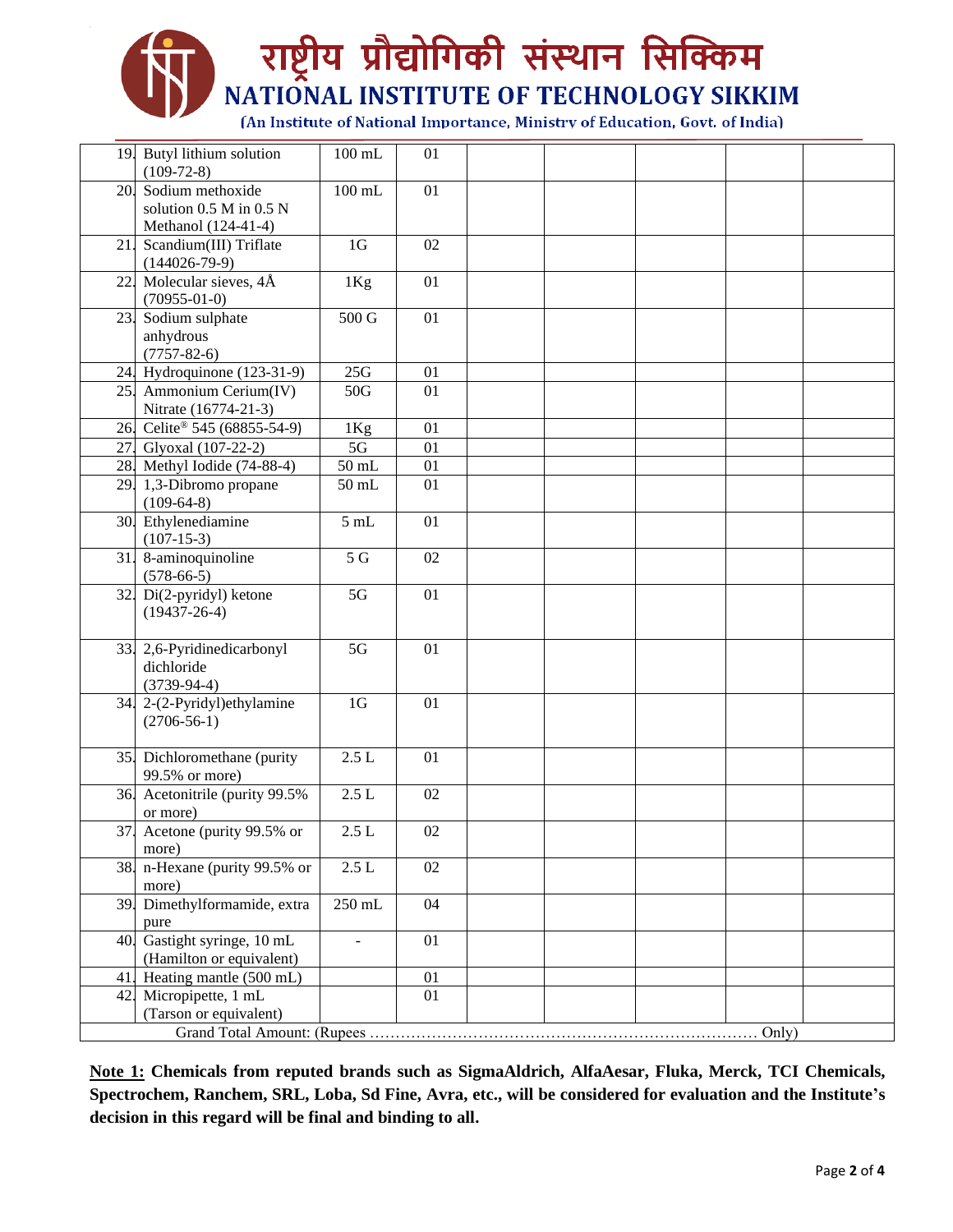

**Note 2: NIT Sikkim being a Public Funded Research Institution, vide Notification No. 45/2017- Central Tax (Rate) and No 47/2017-Integrated Tax (Rate) is eligible for concessional rate of GST on purchase of research items. Further concession on customs duty is also available on customs duty vide notification No. 51/96-Cus. DSIR certificate shall be provided by the Institute to claim such concessional rate. Bidders are required to consider the said concession in the Bid. The concessional rate of GST is 5%.**

### **Terms and Conditions:**

- 1. Lowest Price Determination: The bidder must have to bid for all the items. Partial bid for items will not be accepted. The lowest bidder will be determined based on lowest grand total for all the items put together.
- 2. Bidder should have valid GST registration for the current financial year. Only invoices/Bills with serial numbers and printed with GSTIN number shall be accepted.
- 3. The bidder should be eligible or in condition to quote the price all chemicals/labwares desired quantity as described above. Corrections, if any, shall be made by crossing out, initialling, dating and re writing. All duties, taxes and other levies, transportation charges payable by the contractor under the contract shall be included in the total price **F.O.R. NIT Sikkim**. The rates quoted by the bidder shall remain valid for 60 days. The bid price must be quoted in **Indian Rupees.**
- 4. Each bidder shall submit only one quotation for each item. Manufacturer/authorized dealers of reputed brands of high technical quality with adequate after-sales support facilities are eligible to apply. It is desired that the bidder has experience in supply of chemicals to reputed educational organization.
- 5. Quotation shall remain valid for 60 days after the deadline date specified for submission.
- 6. Notwithstanding the above, the Institute reserves the right to accept or reject any quotations and to cancel the bidding process and reject all quotations at any time prior to the award of contract. The bidder whose bid is accepted will be notified of the award of contract by the Institute prior to expiration of the quotation validity period. The terms of the accepted offer shall incorporate in the purchase order.
- 7. Delivery shall be made at NIT, Sikkim campus, Ravangla, South Sikkim 737139.
- 8. It will be mandatory for the Bidders to provide bank details for e-payment. 100% payment shall be made in Indian Rupees and in favor of Seller/Supplier through cheque/e-payment after delivery. No advance payment(s) will be made.
- 9. NIT will not be responsible for any damages of material during the delivery or transportation.
- 10. Your offer must be sent by email **3 rd June 2022; 05:00 PM** to the PI (Dr. Achintesh Narayan Biswas, Department of Chemistry, Email: achintesh@nitsikim.ac.in.**)**
- 11. The chemicals must be delivered within **30 days** from the date of receipt of purchase order at the respective department.
- 12. All the terms and conditions of latest GFR of the Government of India will be applicable.